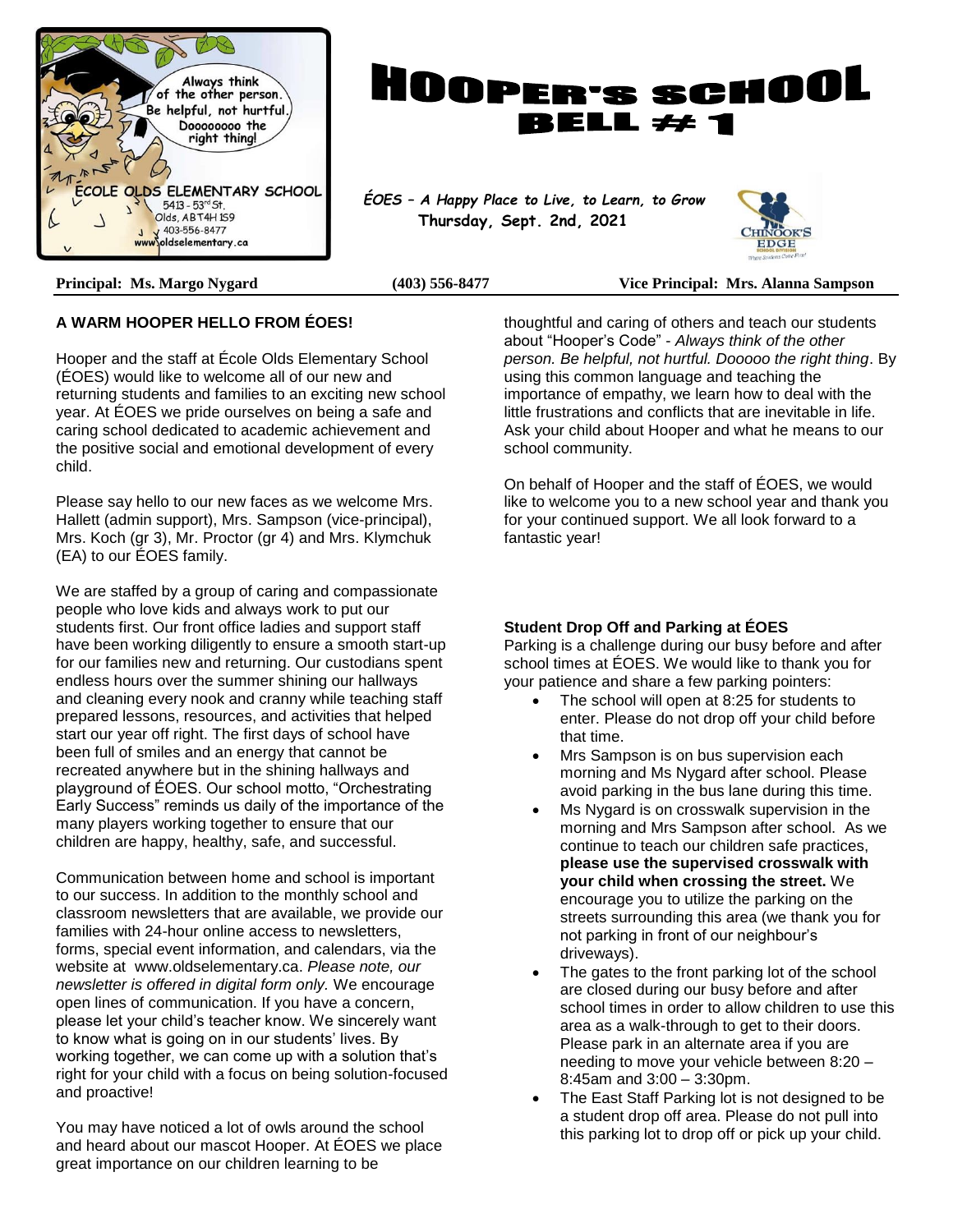For the safety of your child, we ask that children do **not** walk unassisted in this area.

- Our street is busy and our buses and angle parked vehicles have a hard time seeing our little people. Please use the crosswalks and **do not cross the street in front or between the buses or cars.**
- Please take notice of the dedicated disabled parking spaces in our front parking lot and at the start of the angled parking area. Please do not stop/park here without a placard at any time.
- School ends at 3:10

We thank you as we continue to work together to create a safe place for all our ÉOES children.

#### **A MESSAGE FROM OUR NEW VICE PRINCIPAL:**

My name is Alanna Sampson and I am proud to be your vice-principal starting this 2021/2022 school year. I live in Olds with my family and in my spare time, I love to swim, watch my children play sports, read and travel. At our school, we are dedicated to helping all students achieve early success. If you have any questions or would like to reach out to me at the school, please do not hesitate to do so. I am looking forward to our 2021/2022 school year!

Mrs. Alanna Sampson



#### Dropping off & Picking Up Your Child Morning Drop Off

- Morning bell rings at 8:35am. Students can be dropped off at the school no earlier than 8:25am and head towards their classroom meeting area.
- Students will go to the outside of their classroom, where teachers will be waiting to greet them and then bring them inside
- If you will be later than 8:40am, please have your child use the front entrance as all other doors will be locked.

#### Afterschool Pick Up

- All students will be dismissed at 3:10pm. Students will exit to their predetermined meeting spots, buses, or walk home.
- Students cannot travel hallways to pick up siblings. These meetings will need to take place outside.

#### **Our Bell Schedule**

Sometimes it is hard to know when is best to pick your child up for an appointment so below, please find our current bell schedule.

8:35 Start of Class 10:10-10:23 Recess for all grades 11:40-12:10 Gr 3,4 Recess 12:20-12:50 Gr K, 1, 2 Recess 1:55 -2:08 Recess for all grades 3:10 Dismissal

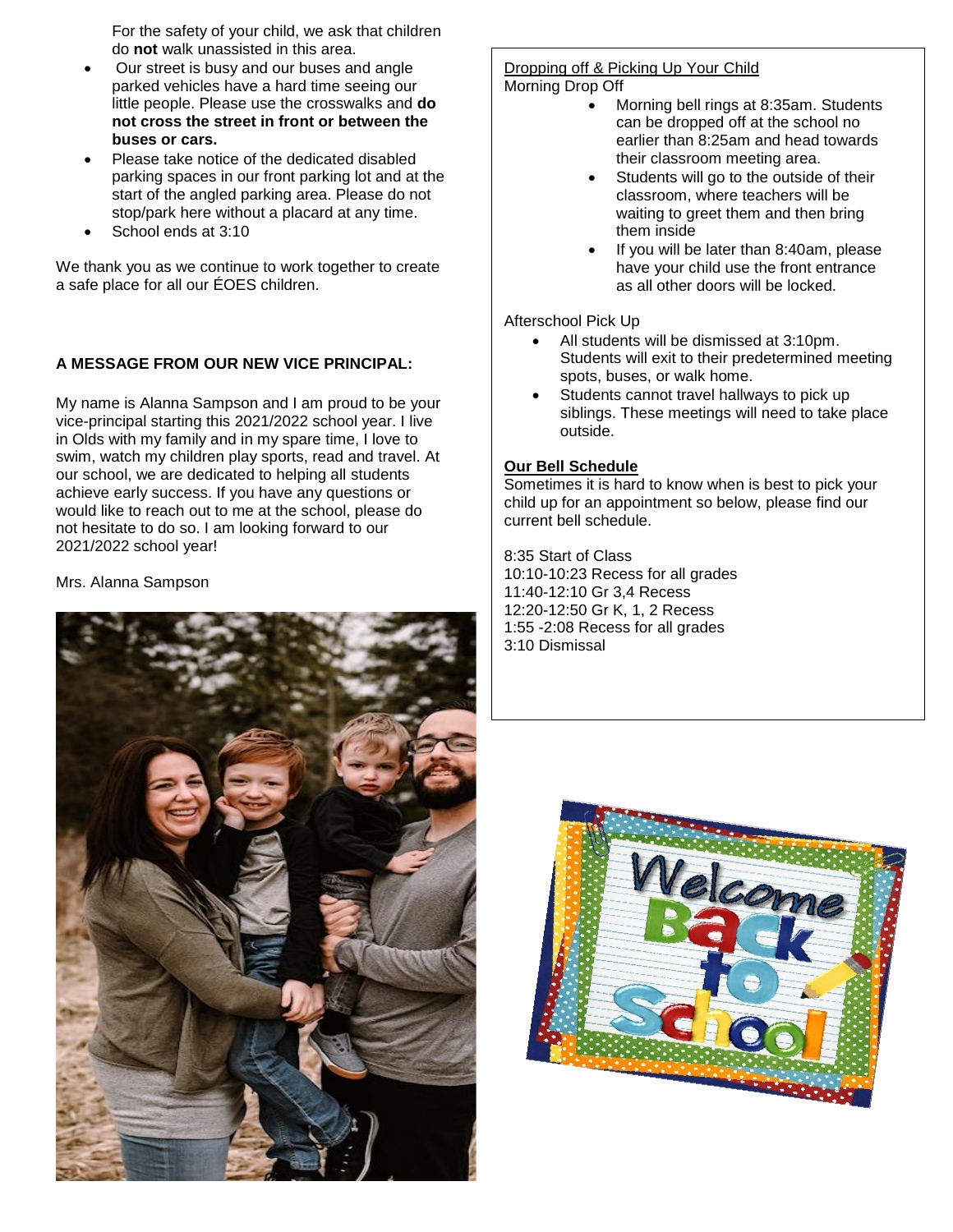#### **Believing in every student**

A Message from the Board of Trustees

After a summer of long-awaited visits and activities, we are coming together with a sense of optimism for the year that awaits us. Although we still face challenges, we're able to look beyond and see the clearer pathway that is opening to us. We are all so very excited to welcome our students and staff back to school!

Our Central Office team, school administrators and many other staff have worked hard to take care of many details around safety protocols so that our students can enter into this school year full of enthusiasm. Safety is our top priority. Our schools are prepared and our staff are going out of their way to deliver a world of opportunity to our students. We look forward to engaging every student in meaningful learning, so they can achieve higher levels of success throughout their lifetime. On behalf of the entire Board and Central Office Leadership Team, we wish everyone a tremendous year in Chinook's Edge, *where students come first!*

**Holly Bilton, Chair Board of Trustees**

#### **Chinook's Edge Trustees:**

**Joe-Anne Knispel-Matejka** (Ward 1 – Sylvan Lake) **Sherry Cooper** (Ward 2 – Penhold / Poplar Ridge) **Colleen Butler** (Ward 3 – Delburne / Elnora) **Holly Bilton** (Ward 4 – Innisfail) **Connie Huelsman** (Ward 5 – Bowden / Spruce View) **Allan Tarnoczi** (Ward 6 – Sundre) **Trudy James** (Ward 7 – Olds / Reed Ranch) **Gordon Kerr** (Ward 8 – Didsbury) **Melissa Copley** (Ward 9 – Carstairs / Cremona)

For Trustee updates and to read the latest **Board eNews**, please visi[t](https://www.cesd73.ca/Trustees%20at%20work%20for%20students.php) [our website.](https://www.cesd73.ca/Trustees%20at%20work%20for%20students.php)

#### **Mission:**

Chinook's Edge School Division will engage every student in meaningful learning by challenging, encouraging and believing in them.

#### **Vision:**

Chinook's Edge School Division will be universally recognized as a collaborative learning community where learning is personalized for all students to achieve success as compassionate and innovative global citizens.

#### **SCHOOL CALENDARS**

#### **FOR 2021-2022**

Our ÉOES Calendars For Parents for Pre-Kindergarten, Kindergarten, and all other Grades is now available on our website at [www.oldselementary.ca.](http://www.oldselementary.ca/)

Hard copies will also available at the office.

### MUSIC NEWS **Lois Munchinsky**

Welcome back to school! I am very excited to be back in the Olds Elementary music room. All of the instruments have been returned to the music room and I look forward to making music again with our fabulous students.

At the moment, we will not be starting choir but if that changes, we'll be sure to let you know. However, we are hoping to have grade level performances again this year. We haven't confirmed those dates yet, but we hope to do that once the fall routines are established and school programs are functioning smoothly.

As always, thank you for your support and patience and we hope that this year will be exciting and wonderful in its own unique way.

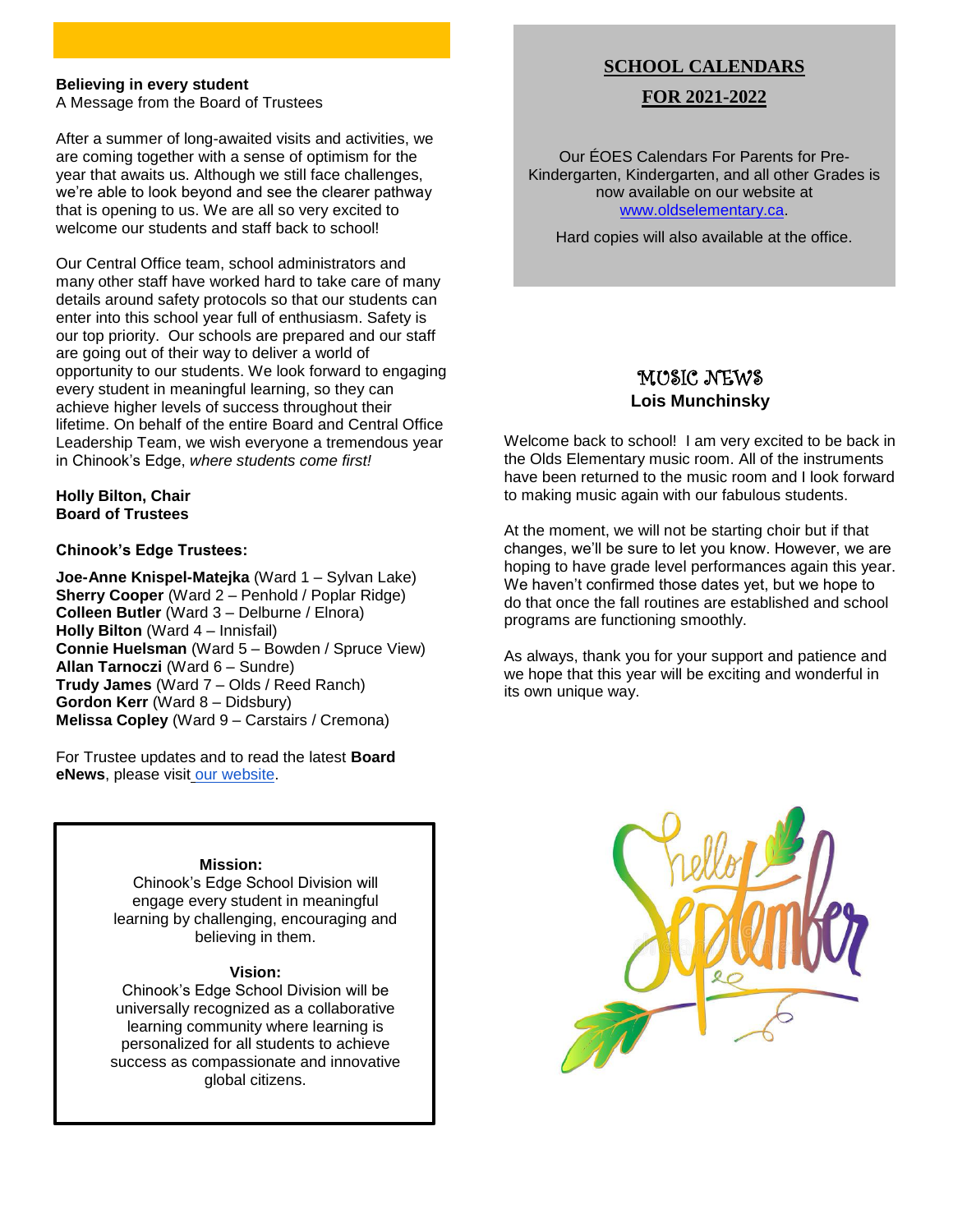### **Physical Education Update – Sept. 2021 From Mr. Kish**

Welcome Back Everyone!

It is so wonderful to be back in school again after a Glorious Hot Summer! The excitement level is high and the energy is so positive! We will be off to a great start with hopes of continuing our learning uninterrupted this year so let's enjoy the hustle and bustle of school!

The Back to School Season traditionally involves lots of running activities indoor and out. Please ensure on these beautiful fall season days (when your child has gym class) that they have the right footwear. We want to be outside as much as possible.

TERRY FOX RUN - It is a wonderful tradition that keeps on going! Telling The Terry Fox Story is one of my favorite parts of the year. There are so many important life lessons that can be drawn from it and the students respond so genuinely even after all these years! I encourage you to watch one of the Annual TV Specials about Terry Fox that usually happen in September. Maybe you even remember those moments when you were younger and Terry Fox was alive and running across Canada. I know it's as vivid for me every time I watch our school videos.

Every year Olds Elementary sets a FUNDRAISING GOAL of \$1000.00 dollars for the Terry Fox Foundation. It is so easy to continue Terry's Dream by simply going on the website I have included for you and making a donation. Just go to the link, select "Donate" and fill in the required information. \* All information is confidential and is NOT shared in any way. The information is for a tax deductible receipt for your donation. You can even post messages of encouragement or share a story. Even more special, if you purchase any merchandise like a Terry Fox Cap or T-Shirt it COUNTS as part of our School Total!

#### **<http://www.terryfox.ca/OldsElementary>**

Thank You in advance to all parents who used the Olds Elementary link to make a donation on behalf of our school to the Terry Fox Foundation. ALL students at OES will RUN the Terry Fox Run as we always do! This month we are looking at THURSDAY, SEPTEMBER 23rd in the afternoon. Once again;

If you would like to make a donation on behalf of Olds Elementary or buy some The Terry Fox Swag please use the following link;

#### **<http://www.terryfox.ca/OldsElementary>**

#### **September Physical Education Curriculum Update**

September is all about RUNNING CHALLENGES and COOPERATION GAMES. It's a time to get to know our classmates with some fun activities in the gym and outside and burn off some energy. We always pride ourselves on our running excellence and this tradition will continue.

Students will have the opportunity to learn about Running Techniques and set a personal best time in a 50 Meter Dash and also challenge themselves in longer running challenges. We will also learn how to run in a Team Relay and can be part of a friendly competition for each of those events.

If there are any questions about your child's Physical Education Program please feel free to contact me or the school office. Here's to a Great Year!

R Kish



lernich  $00L$ ORTRAITS

#### **Smile! PORTRAIT DAY IS COMING**

Lifetouch Photography will be doing our School Photos again this year.

Individual photos will be taken on *Tuesday, October 12th* for Tuesday/Thursday Kindergarten and Grades 1–3, and *Wednesday, October 13th* for Pre-Kindergarten AM and PM Classes, Monday/Wednesday Kindergarten and Grades 4.

Teachers will send information home closer to the dates.

#### **RETAKES**

If your child will be absent for the original portraits, or if you have chosen not to order from the first previews, you will have a second opportunity to have your child's portrait taken on *Tuesday, November 2nd* in the morning only in the Library.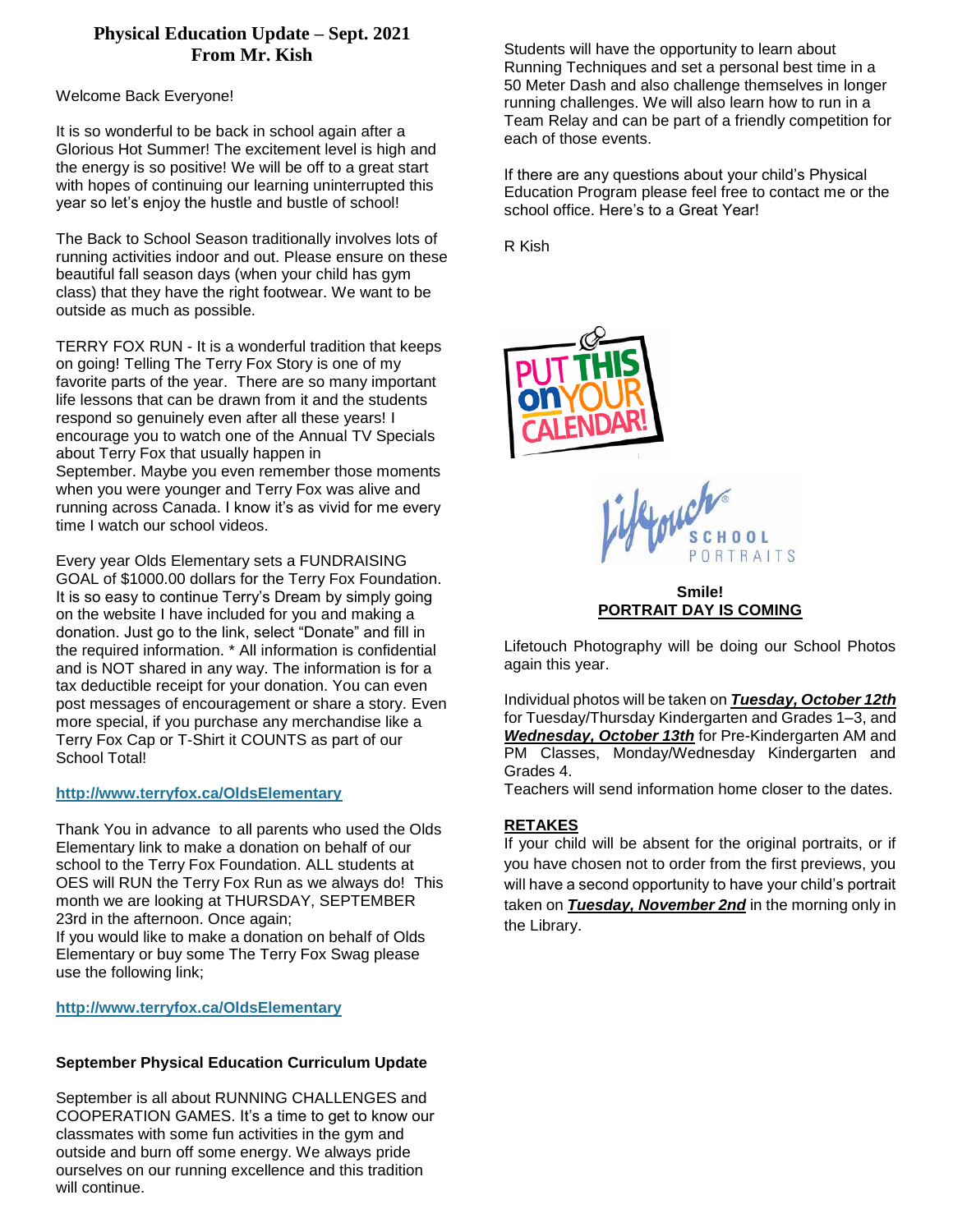

Summer has flown by and we are looking forward to a fun filled September getting back into the swing of school! We are looking forward to volunteering alongside all you parents and having a fun, successful year supporting our school.

Our first Parent Council meeting is sneaking up quickly and we welcome all to attend! It is our Annual meeting and will be held over ZOOM. Among other Agenda items we will be deciding our Fun Lunch program and finalizing fall fundraisers to hopefully have them up and running before the end of the month, as we continue efforts to support some interior school improvements.

When: September 8 Time: 12:00 pm Where: ZOOM - link on Facebook Who can attend? Anybody and everyone.

In conjunction with the upcoming fundraisers we are looking forward to having ADmazing Savings back this year! \$10.50 from every book sold is returned to our School. Don't miss out on some great money saving opportunities!

If you would also like to help in any way we can always use an extra set of hands. Please contact us through Facebook or at [chair@eoesparentcouncil.com.](mailto:chair@eoesparentcouncil.com)

**Holly Chair** 



# Pay School Fees Online

Chinook's Edge School Division is pleased to offer the opportunity to pay student fees electronically. The online payment program provides a convenient payment option that saves time. You can make secure online payments by credit or debit card any time and receive a receipt.

## Safe. Secure. Simple.

Signing up only takes a moment. Here is how it works:

- 1. Go to<https://www.studentquickpay.com/chinook/> or find the link on the Chinook's Edge Website at [www.chinooksedge.ab.ca](http://www.chinooksedge.ab.ca/)
- 2. Take a few minutes to register and create an account for your child(ren).
- 3. Review and pay your child's fees using direct online payment.

If you are having technical issues with your parent account please email [feesupport@cesd73.ca](mailto:feesupport@cesd73.ca) for assistance.



#### **MILK PROGRAM 2021-2022**

We are working on getting our milk program up and running. We are hoping by the beginning of October. Please stay tuned for information. Milk tickets are a \$10.00 punch card for 10 milk or yogurt.

If your child had a *Milk ticket* that they were not able to use from a previous school year, they will be able to use it this school year.

*Thank You*.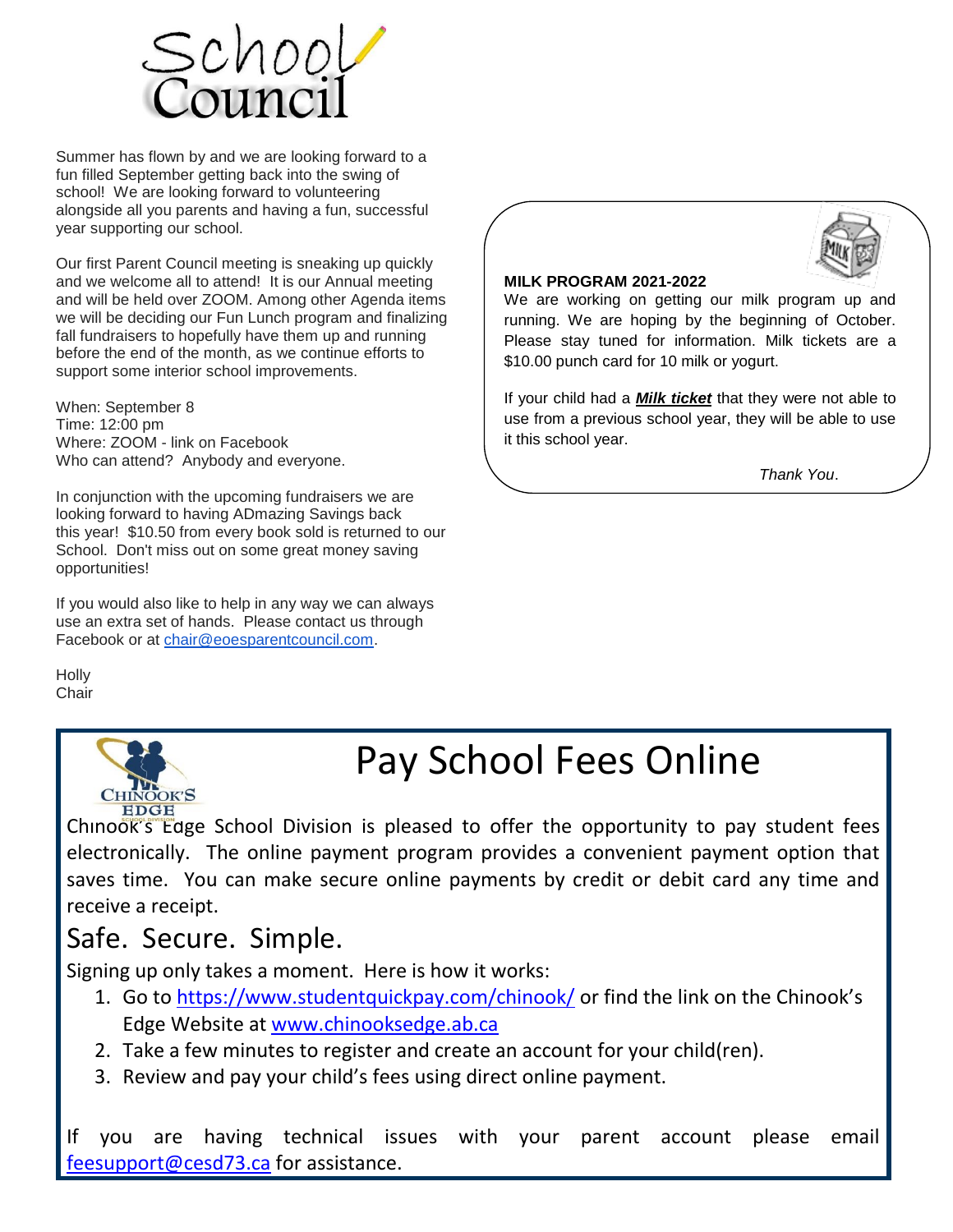### **September 2021**

\_\_\_\_\_\_\_\_\_\_\_\_\_\_\_\_\_\_\_\_\_

**...at-a-glance information for staff and parents**

● The **first day of school** for students is September 1.

\_\_\_\_\_\_\_\_\_\_\_\_\_\_\_\_\_\_\_\_\_\_\_\_\_\_\_\_\_\_\_\_\_\_\_\_\_\_\_\_\_

- Chinook's Edge is **following the guidelines from Alberta Health Services** (AHS) as it pertains to COVID-19 protocols. If the situation changes, we may revise our Chinook's Edge protocols either by school or across the division. Safety is our top priority.
- **Masking** will not be mandatory in schools and classrooms, but masks are required for all students (K-12) and staff on school buses. We support students, staff and visitors who choose to wear a mask in our schools. If an outbreak occurs we may require masking if directed by AHS.
- It continues to be important that students and staff **remain at home if they are sick**. If your child is sick, please do not send them to school. If they become sick at school, we will notify you to pick them up immediately. Please refer to this Alberta Health Daily Checklist to monitor your child for symptoms of COVID-19. Please let your child's teacher know of any preexisting conditions your child may have, to ensure these won't be mistaken for COVID-19 symptoms.
- Schools will continue to employ **good public health practices** to help reduce the risk of transmission of respiratory infections (including COVID-19, influenza and common colds) among students, staff and visitors. Details are available here.

• AHS will be notifying parents should an outbreak situation occur at a school. Chinook's Edge will report to Alberta Health Services if any of our schools experience a **10 percent or higher absenteeism rate.** ● Chinook's Edge will expect all students and staff to follow AHS Isolation and Quarantine requirements when they receive a positive test or when they have symptoms.

- The front doors will be open at our schools, but **parents and visitors are asked to make a prior appointment** with the school office. As per our routine procedures, all visitors will be asked to use sign-in sheets.
- There are no restrictions on **school activities**  or classroom cohorting; however full school assemblies will be avoided whenever possible.

• Any food brought from home for sharing must be distributed by school staff.

• Sports, music and fine arts activities will be permitted.

• Parents will be given the option of in-person or virtual Parent Teacher Interviews. ● Community use of schools is permitted.

- If schools choose to hold special events, they may adapt the format in order to limit the number of participants.
- Chinook's Edge will continue to **clean and disinfect** high touch surfaces each day, and provide hand sanitizer in multiple areas throughout each school. Buses will continue to be sanitized after each route. Carpets may be used in classrooms; however, cloth furniture is not permitted due to difficulty in sanitizing.
	- Chinook's Edge **field trips** within the province of Alberta may resume effective September 9th. ● AHS will be holding voluntary **COVID-19 vaccination clinics**  in our schools for students and staff. Details on this AHS vaccination program will be sent to parents. Chinook's Edge is strongly recommending that our staff get vaccinated.

As the COVID-19 situation continues to change, Chinook's Edge will remain highly vigilant of safety protocols and will review these items on a regular basis. We are working to provide optimal safety for everyone in our school communities, as we focus on engaging every student in meaningful learning. We are aware that students will be needing reassurance as we move forward, and our teachers and staff will be highly attentive to the Social Emotional Well-being of everyone in our Chinook's Edge schools.